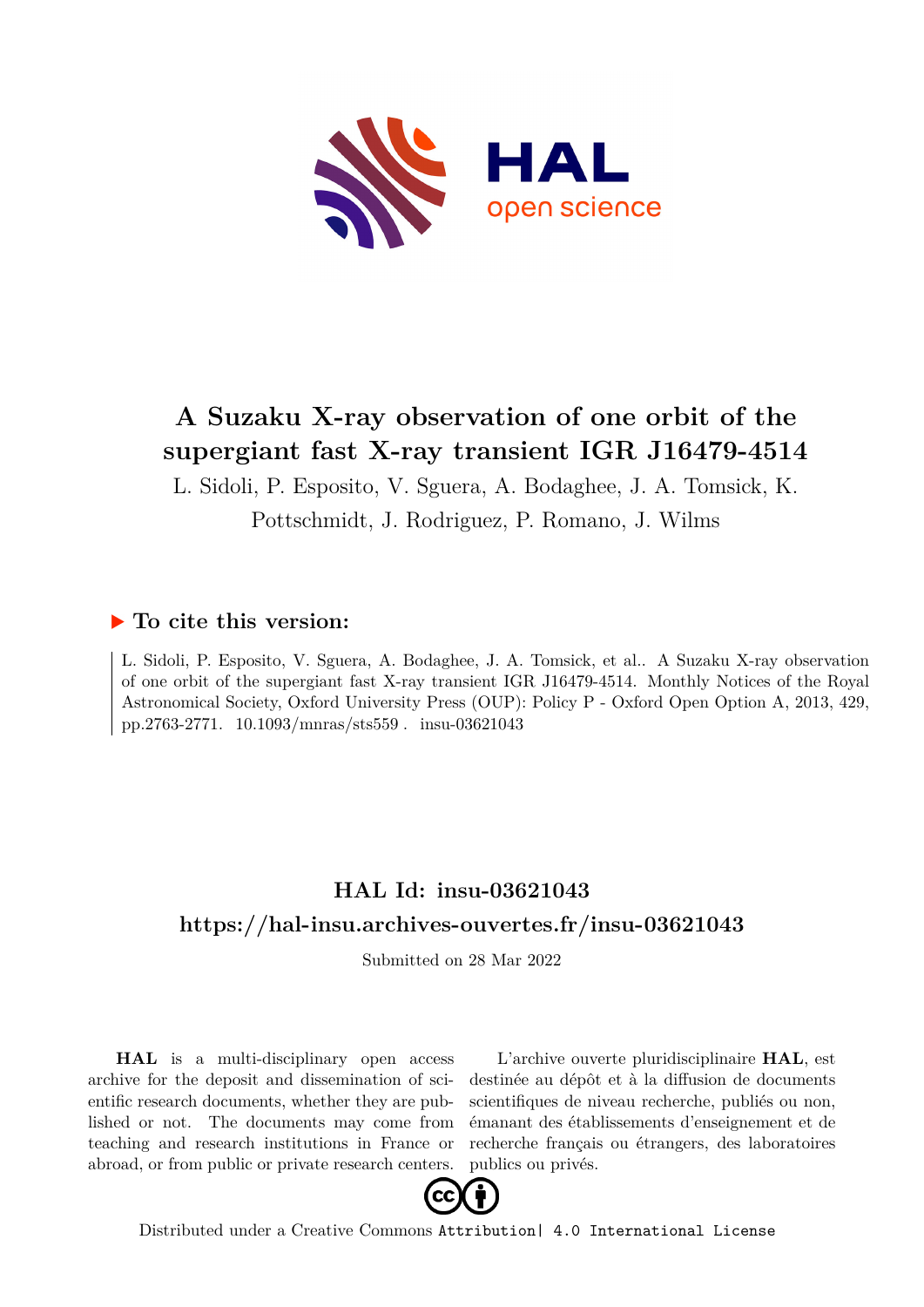Month ROYAL ASTRONOMICAL SOCIETY

## **A** *Suzaku* **X-ray observation of one orbit of the supergiant fast X-ray transient IGR J16479−4514**

## L. Sidoli,<sup>1\*</sup> P. Esposito,<sup>1</sup> V. Sguera,<sup>2</sup> A. Bodaghee,<sup>3</sup> J. A. Tomsick,<sup>3</sup> K. Pottschmidt,<sup>4,5</sup> J. Rodriguez,  $6$  P. Romano<sup>7</sup> and J. Wilms<sup>8</sup>

<sup>1</sup>*INAF, Istituto di Astrofisica Spaziale e Fisica Cosmica, Via E. Bassini 15, I-20133 Milano, Italy*

<sup>2</sup>*INAF, Istituto di Astrofisica Spaziale e Fisica Cosmica, Via Gobetti 101, I-40129 Bologna, Italy*

<sup>3</sup>*Space Sciences Laboratory, 7 Gauss Way, University of California, Berkeley, CA 94720, USA*

<sup>4</sup>*CRESST and NASA Goddard Space Flight Center, Astrophysics Science Division, Code 661, Greenbelt, MD 20771, USA*

<sup>5</sup>*Center for Space Science and Technology, University of Maryland Baltimore County, 1000 Hilltop Circle, Baltimore, MD 21250, USA*

<sup>6</sup>*Laboratoire AIM, CEA/IRFU – Universite Paris Diderot – CNRS/INSU, CEA DSM/IRFU/SAp, Centre de Saclay, F-91191 Gif-sur-Yvette, France ´*

<sup>7</sup>*INAF, Istituto di Astrofisica Spaziale e Fisica Cosmica, Via U. La Malfa 153, I-90146 Palermo, Italy*

<sup>8</sup>*Dr. Karl Remeis-Sternwarte and Erlangen Centre for Astroparticle Physics, Freidrich-Alexander-Universitat Erlangen-N ¨ urnberg, Sternwartstra ¨* β*e 7, D-96049 Bamberg, Germany*

Accepted 2012 December 4. Received 2012 November 20; in original form 2012 October 10

#### **ABSTRACT**

We report on a 250 ks long X-ray observation of the supergiant fast X-ray transient IGR J16479−4514 performed with *Suzaku* in 2012 February. During this observation, about 80 per cent of the short orbital period ( $P_{\text{orb}}$  ~ 3.32 d) was covered as continuously as possible for the first time. The source light curve displays variability of more than two orders of magnitude, starting with a very low emission state  $(10^{-13} \text{ erg cm}^{-2} \text{ s}^{-1}; 1-10 \text{ keV})$  lasting the first 46 ks, consistent with being due to the X-ray eclipse by the supergiant companion. The transition to the uneclipsed X-ray emission is energy dependent. Outside the eclipse, the source spends most of the time at a level of  $6-7 \times 10^{-12}$  erg cm<sup>-2</sup> s<sup>-1</sup> punctuated by two structured faint flares with a duration of about 10 and 15 ks, respectively, reaching a peak flux of 3–4  $\times$  10<sup>-11</sup> erg cm<sup>-2</sup> s<sup>-1</sup>, separated by about 0.2 in orbital phase. Remarkably, the first faint flare occurs at a similar orbital phase of the bright flares previously observed in the system. This indicates the presence of a phase-locked large-scale structure in the supergiant wind, driving a higher accretion rate on to the compact object. The average X-ray spectrum is hard and highly absorbed, with a column density,  $N_H$ , of 10<sup>23</sup> cm<sup>-2</sup>, clearly in excess of the interstellar absorption. There is no evidence for variability of the absorbing column density, except that during the eclipse, where a less absorbed X-ray spectrum is observed. A narrow Fe  $K\alpha$  emission line at 6.4 keV is viewed along the whole orbit, with an intensity which correlates with the continuum emission above 7 keV. The scattered component visible during the X-ray eclipse allowed us to directly probe the wind density at the orbital separation, resulting in  $\rho_w = 7 \times 10^{-14}$  g cm<sup>-3</sup>. Assuming a spherical geometry for the supergiant wind, the derived wind density translates into a ratio  $\dot{M}_w/v_\infty = 7 \times 10^{-17}$  M<sub> $\odot$ </sub> km<sup>-1</sup> which, assuming terminal velocities in a large range 500–3000 km s−1, implies an accretion luminosity two orders of magnitude higher than that observed. As a consequence, a mechanism should be at work reducing the mass accretion rate. Different possibilities are discussed.

**Key words:** accretion, accretion discs – X-rays: binaries – supergiants – X-rays: individual: IGR J16479-4514.

#### **1 INTRODUCTION**

IGR J16479−4514 is a hard X-ray transient discovered by *INTE-GRAL* on 2003 August 8–10 (Molkov et al. 2003) in the energy range 18–50 keV. Several X-ray flares were caught by *INTEGRAL*/IBIS, displaying variable durations (from 0.5 to 50 h) and peak fluxes

E-mail: sidoli@iasf-milano.inaf.it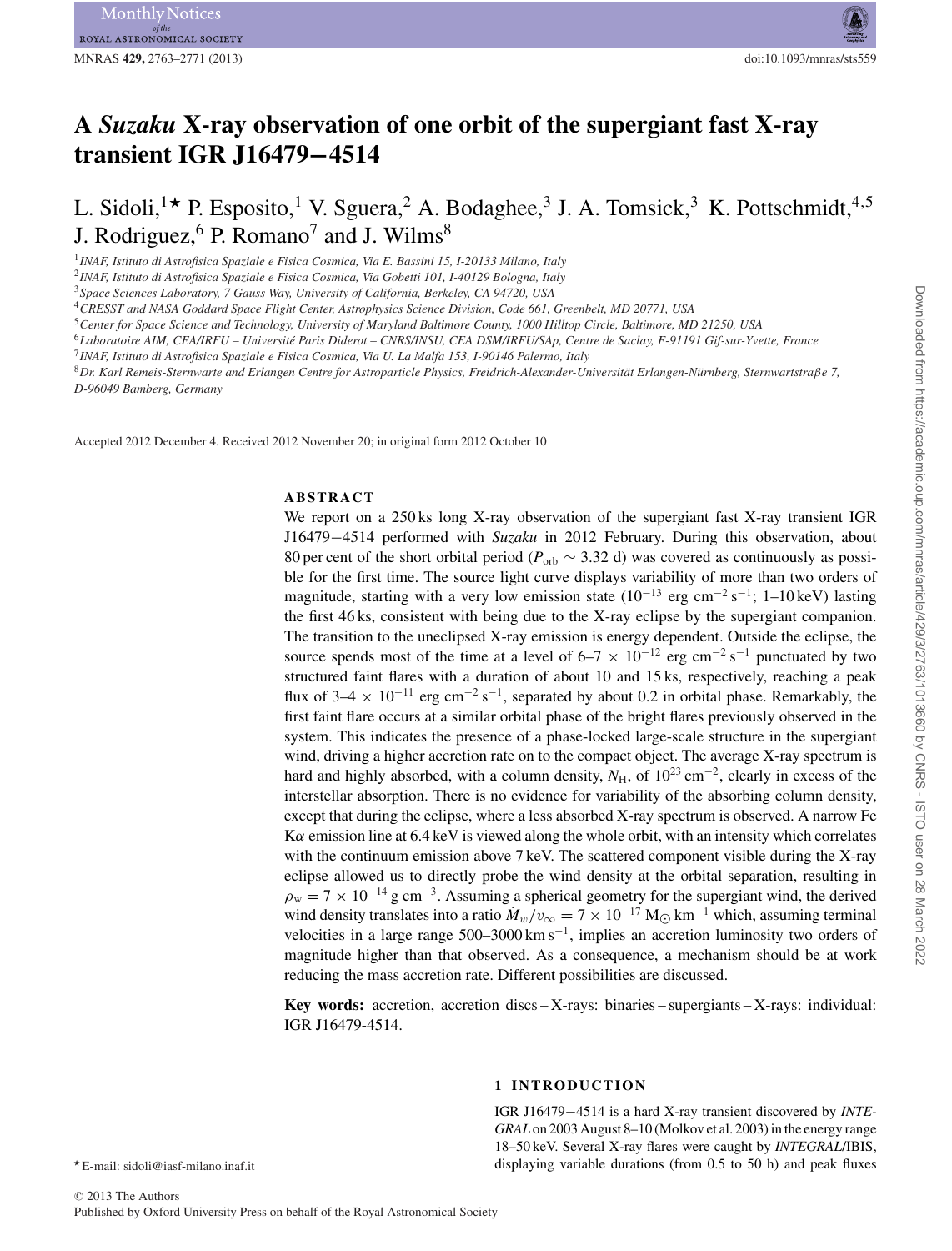(from 20 to about 600 mCrab, 20–60 keV; Sguera et al. 2005, 2006, 2008; Walter & Zurita Heras 2007; Ducci, Sidoli & Paizis 2010). Recurrent outbursts were also observed by the *Swift* satellite (Kennea et al. 2005; Markwardt & Krimm 2006; Romano et al. 2008; Bozzo et al. 2009; La Parola et al. 2009).

The proposed counterpart (2MASS J16480656−4512068; Walter et al. 2006) was confirmed by an accurate localization obtained with *Chandra* (Ratti et al. 2010) and classified as a late O-type supergiant with a spectral type O8.5I located at a distance of 4.9 kpc (Chaty et al. 2008; Rahoui et al. 2008) or an O9.5 Iab star located at  $2.8^{+4.9}_{-1.7}$  kpc (Nespoli, Fabregat & Mennickent 2008). The optical identification confirmed the initial classification of IGR J16479−4514 as a member of the new sub-class of high-mass X-ray binaries (HMXBs), the supergiant fast X-ray transients (SFXTs), at first suggested only based on the short duration of its hard X-ray activity (Sguera et al. 2006).

IGR J16479−4514 is an eclipsing SFXT (Bozzo et al. 2008b) and the one with the narrowest orbit, showing an orbital period of 3.32 d (Jain, Paul & Dutta 2009), later refined to  $3.3193 \pm 0.0005$  d (Romano et al. 2009).

X-ray long-term monitoring outside outbursts revealed that the source spends most of its time at a reduced level of X-ray emission  $(10^{33}-10^{34} \text{ erg s}^{-1})$ , from two to three orders of magnitude less than the flare peaks, while for the remaining ∼19 per cent of the time, it is undetected, compatibly with being in eclipse (Sidoli et al. 2008; Romano et al. 2009).

The nature of the compact object is unclear (as in about a half of the members of the SFXTs class; for a recent review see Sidoli 2010), but there is indirect evidence based on the spectral similarity with accreting pulsars suggesting that the X-ray source is a neutron star (NS).

Here we report on the first X-ray observation which continuously (except that during the interruptions because of the satellite orbit) covers most of an orbital cycle of IGR J16479−4514. Our main goal is to investigate the variability of the X-ray properties along a single orbital cycle.

### **2 OBSERVATIONS AND DATA REDUCTION**

IGR J16479−4514 was observed by *Suzaku* (Mitsuda et al. 2007) between 2012 February 23 and 26. The observation (Obs ID 406078010) was performed with the source located at the X-ray Imaging Spectrometer (XIS; Koyama et al. 2007) nominal position. The XIS consists of four telescopes with a spatial resolution of about 2 arcmin coupled to four CCD cameras operating in the 0.2–12 keV energy range and with 18 arcmin  $\times$  18 arcmin field of view (1024 × 1024 pixels; 1.05 arcsec pixel<sup>-1</sup>; Koyama et al. 2007). At the time of our observation only the two front illuminated XIS0 and XIS3 (effective area:  $330 \text{ cm}^2$  at  $1.5 \text{ keV}$ ) and the back illuminated XIS1 (effective area: 370 cm<sup>2</sup> at 1.5 keV) were operating. The three detectors were operated in normal mode with no window or burst option (all the pixels on the CCD are read out every 8 s). The other instrument aboard *Suzaku* is the hard X-ray detector (HXD; Takahashi et al. 2007), which consists of PIN silicon diodes (HXD-PIN;  $10-70 \text{ keV}$ ) and  $Gd_2SiO_5Ce$  (GSO;  $50-600 \text{ keV}$ ) scintillators. The HXD was operated in the standard mode, with a time resolution of 61 μs. The HXD is a collimated instrument and the PIN in particular has a  $67.6$  arcmin  $\times 67.6$  arcmin field of view (FWHM: 34 arcmin  $\times$  34 arcmin).

Data reduction and analysis employed version 19 of the *Suzaku* software included in the HEASOFT software package and followed

the procedures described in the  $SUZAKU$  ABC Guide.<sup>1</sup> Following standard practices, we excluded times within 436 s of *Suzaku* passing through the South Atlantic Anomaly and we also excluded the data when the line of sight was elevated above the Earth's limb by less than 5◦, or was less than 20◦ from the bright-Earth terminator. Moreover, we excluded time windows during which the spacecraft was passing through the low cut-off rigidity of below 6 GV.

For the XIS, we considered only events with GRADE  $=$ 0,2–4,6 and removed hot and flickering pixels using SISCLEAN; for the spectral analysis, the response matrices were generated with XIS-RMFGEN and using ray-tracing simulations with XISSIMARFGEN. With all the aforementioned data selection criteria applied, the resulting total effective exposure is roughly 136 ks for each XIS. The XIS events of IGR J16479−4514 were accumulated in each of the three XIS cameras within a circular region (3 arcmin radius) centred on the target, while the backgrounds were estimated from an annulus with radii 5 and 7 arcmin. During the observation, the standard criterion for the attitude determination requiring that the residuals are less than 0.005 could not be fulfilled, with residuals still remaining at about 0.008 for about 20 h, in the temporal window from February 25 01:00 through 22:00, but still smaller than the *Suzaku* point spread function for usual point-like source analysis.

In the HXD-PIN (no significant emission was detected in the GSO), the net exposure time, after dead-time correction (live time: 92.8 per cent) is 141.9 ks. To subtract non-X-ray background (NXB) events that are included in the HXD-PIN, we used the 'tuned' NXB synthesized background (Fukazawa et al. 2009). After subtracting the synthesized NXB from the HXD-PIN data, we also subtracted contributions of the cosmic X-ray background (CXB) using the model reported in Gruber et al. (1999) and of the Galactic Ridge X-ray emission (GRXE; Valinia & Marshall 1998).

To ensure applicability of the  $\chi^2$  statistics, the net XIS spectra were rebinned such that at least 20 counts per bin were present. All spectral uncertainties and upper limits are given at 90 per cent confidence for one interesting parameter. Data were analysed using FTOOLS version 6.11.1 and XSPEC version 12. In the spectral fitting, we used the photoelectric absorption model PHABS in XSPEC with the interstellar abundances of Wilms, Allen & McCray (2000) and cross-section table set of Balucinska-Church & McCammon (1992). The three joint XIS0, XIS1 and XIS3 spectra were fitted together, including constant factors to allow for normalization uncertainties between the instruments. For the timing analysis photon arrival times were corrected to the Solar system barycentre.

#### **3 ANALYSIS AND RESULTS**

#### **3.1 Light curves**

The XIS barycentred and background-subtracted light curve of IGR J16479−4514 in the energy range 0.2–10 keV is shown in Fig. 1, while the hardness ratio (HR) between net counts extracted in the hard (above  $3 \text{ keV}$ ) and the soft (below  $3 \text{ keV}$ ) energy bands is reported in Fig. 2, both versus time (*upper panel*) and in dependence of the source intensity (*lower panel*). Numbers in Fig. 1 indicate time intervals which show different source intensity behaviour. At the beginning of the observation a very low intensity state is present (n. 1), consistent with being the X-ray eclipse produced by the

<sup>1</sup> heasarc.gsfc.nasa.gov/docs/suzaku/analysis/abc/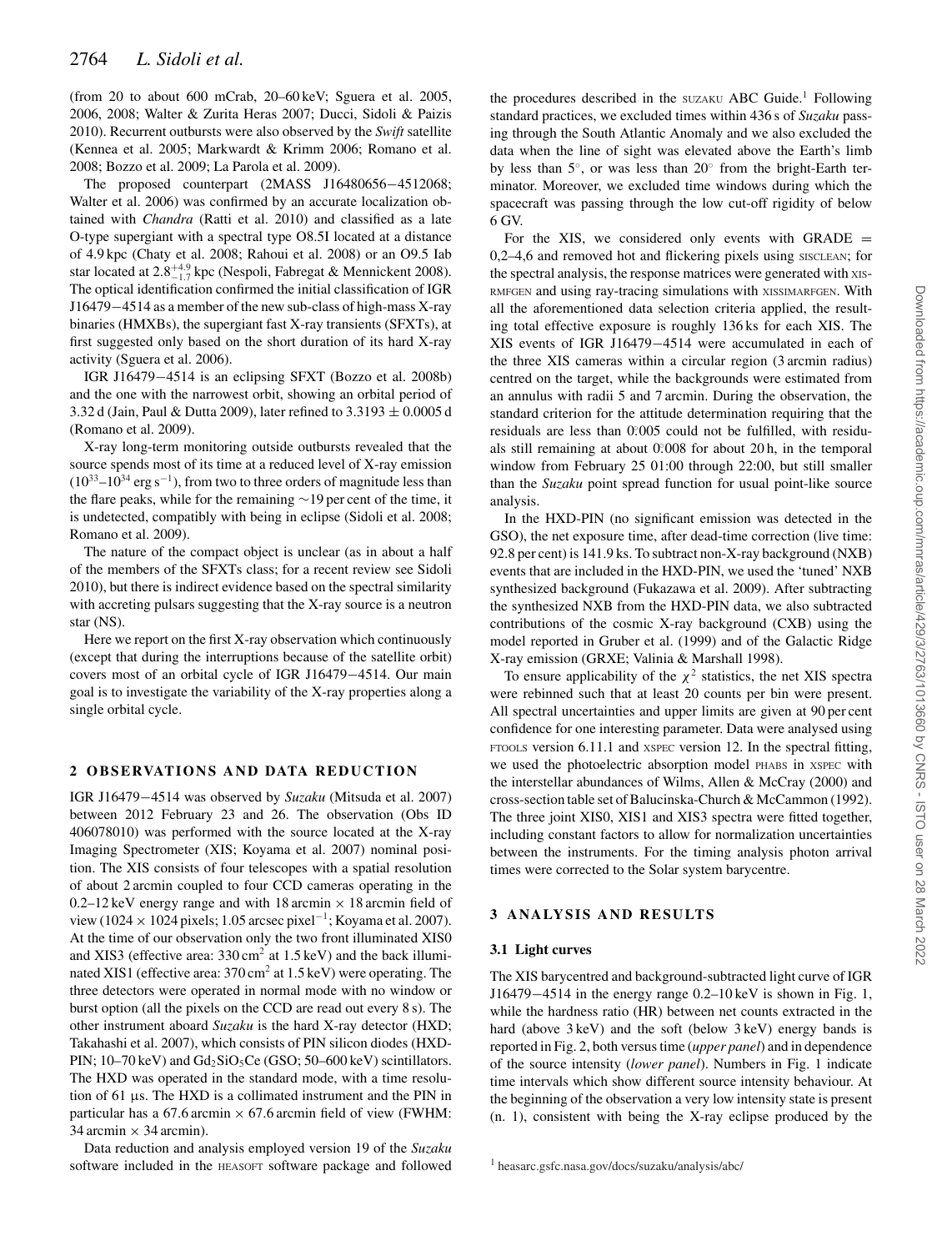

**Figure 1.** Background-subtracted light curve of IGR J16479−4514 in the 0.2–10 keV energy range, obtained combining net source count rates observed by the three XIS units. In the upper *x*-axis, the orbital phase is indicated, assuming the orbital period  $P_{\text{orb}} = 286792$  s (Romano et al. 2009), assuming epoch 545 47.054 18 MJD as orbital phase  $\phi = 0$  (Bozzo et al. 2009). The bin size is 2048 s. The vertical dashed lines and the numbers indicate the intervals of the eight time-selected spectra reported in Table 2.

companion star. Indeed, folding the light curve on the refined orbital period  $P_{\text{orb}} = 286792 \pm 43$  s (Romano et al. 2009) and assuming the epoch 545 47.054 18 (MJD) as orbital phase  $\phi = 0$  (Bozzo et al. 2009), we obtain the orbital phases reported as top *x*-axis in Fig. 1. The uncertainty on the epoch of  $\phi = 0$  can be estimated in about  $\phi = \pm 0.065$ , obtained extrapolating the error on the orbital period to the time of the *Suzaku* observation (432 orbital cycles between the epoch 545 47.054 18 MJD and the *Suzaku* observations).

The *Suzaku* observation did not cover the ingress time, so we are unable to determine the exact eclipse duration. We can at least constrain it to be between 46 ks (the duration of the eclipse at hard Xrays) and 143 ks (that is, 0.5 in phase, assuming a perfectly edge-on system with a tight orbit). An eclipse duration of about 0.6 d (52 ks) as proposed by (Jain et al. 2009) could imply that we might be seeing almost the full duration of the eclipse. After the eclipse (time interval n. 2) an intermediate level of emission is observed, lasting about 38 ks, during which the soft X-ray intensity below 3 keV is indistinguishable from the emission during eclipse (Fig. 2), while at harder energies the source appears uneclipsed, although with a reduced intensity with respect to the uneclipsed emission displayed in the intervals n. 5 and n. 8.

Two flares are present peaking at 2 and 4 counts  $s^{-1}$  in the time intervals n. 4 and n. 7, respectively. Intervals n. 3 and n. 6 can be considered the rise to these two flare peaks, while intervals n. 5 and n. 8 are characterized by a very variable, intraflare emission, which covers about 40 per cent of the orbital cycle.

The X-ray light curve shows two sharp transitions from the eclipse towards the uneclipsed X-ray emission. To better estimate the time of the eclipse, we simply modelled the light curve with two ramp-and-step functions, characterized by seven parameters: the count rates of the three 'steps' in the light curve and the four times,  $t_i$ , displayed in Fig. 3. The fit resulted in the following times measured from the beginning of the observation:  $t_1 = 46 \pm 1$ ,  $t_2 = 47 \pm 1$ ,  $t_3 = 85 \pm 2$ ,  $t_4 = 88 \pm 2$  ks. The time  $t_1$  corresponds to the date 559 81.5131  $\pm$  0.0116 (MJD).

#### **3.2 Timing analysis**

Barycentred light curves with 8 s bin time were produced for each unit of the XIS (XIS0, XIS1, XIS3) in three energy bands (0.2–3, 3–10, 0.2–10 keV). We considered two time ranges: (i) the entire duration of the *Suzaku* observation (interval from 1 to 8 in Fig. 1) and (ii) the part of the observation excluding the eclipse and the transition to the uneclipsed emission (time intervals from 3 to 8 in Fig. 1). In order to search for spin periodicities in the XIS light curves, we used the Lomb–Scargle periodogram method by means of the fast implementation of Press & Rybicki (1989) and Scargle (1982), which is generally preferred for data set with gaps and unequal sampling. Periodicities were searched in the frequency range from (i) 0.000 013 Hz or (ii) 0.000 022 Hz (after which the sensitivity is reduced due to the finite length of the light curves) to 0.0625 Hz (corresponding to the Nyquist frequency of the data set). No significant and unambiguous evidence for coherent modulation was found in the periodograms.

#### **3.3 Spectroscopy**

We first analysed the joint XIS spectra extracted from the entire observation, corresponding to a net integration time of 136 ks. The net source count rates (0.2–10 keV) in the three XIS were the following:  $0.157 \pm 0.001$  count s<sup>-1</sup> (XIS0),  $0.144 \pm 0.001$  count s<sup>-1</sup> (XIS1) and 0.165  $\pm$  0.001 count s<sup>-1</sup> (XIS3). Adopting an absorbed power-law model resulted in a flat spectrum (photon index,  $\Gamma$ , of 1.35), a strong absorption ( $N_{\rm H}$  ∼ 10<sup>23</sup> cm<sup>-2</sup>) and in positive residuals around 6.4 keV (Fig. 4). Adding a narrow Gaussian line to the power-law continuum, we obtain a better fit, resulting in a line energy of  $6.37 \pm 0.03$  keV, compatible with being produced by Fe  $K_{\alpha}$  fluorescence. The spectral parameters of the average X-ray spectrum are listed in Table 1. The average flux,  $F$ , of 1.16  $\times$  $10^{-11}$  erg cm<sup>-2</sup> s<sup>-1</sup> (corrected for the absorption), translates into an X-ray luminosity of  $10^{34}$  erg s<sup>-1</sup> (assuming a distance of 2.8 kpc;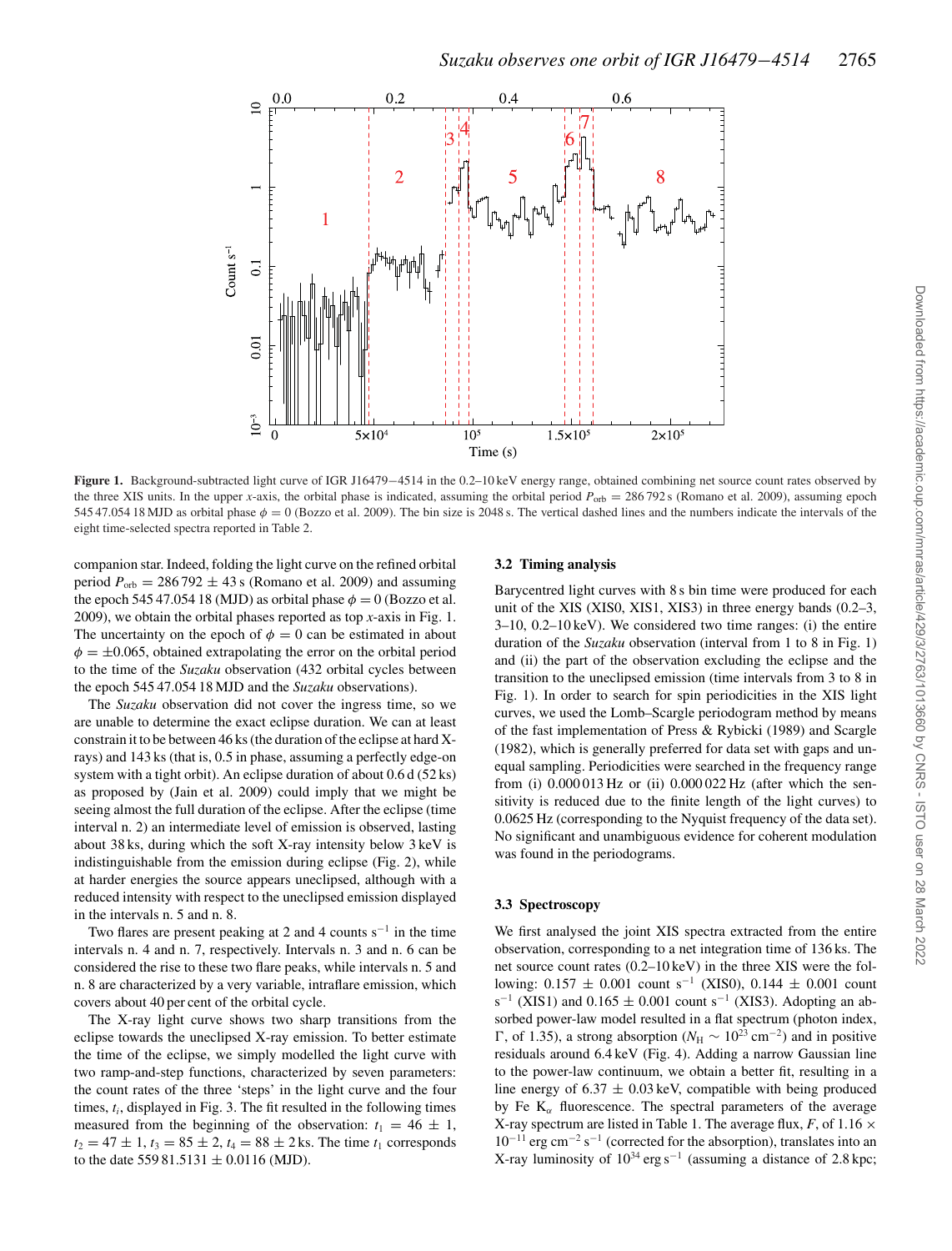

Downloaded from https://academic.oup.com/mnras/article/429/3/2763/1013660 by CNRS - ISTO user on 28 March 2022 Downloaded from https://academic.oup.com/mnras/article/429/3/2763/1013660 by CNRS - ISTO user on 28 March 2022

**Figure 2.** HR (hard/soft) variations with time (upper panel) and with the source intensity (lower panel). The bin size is 2048 s. Soft and hard energy ranges are below and above 3 keV, respectively.

Nespoli et al. 2008). Note however that, given the large uncertainty in the distance determination (Nespoli et al. 2008), this luminosity can range from  $1.7 \times 10^{33}$  erg s<sup>-1</sup> (at 1.1 kpc) to  $8.2 \times 10^{34}$  erg s<sup>-1</sup> (at 7.7 kpc).

The hard X-ray spectrum extracted from the HXD-PIN field of view (FOV) is much brighter than the extrapolation at higher energies of the XIS power-law best fit. Indeed, the HXD-PIN flux ( $∼1.5 \times 10^{-10}$  erg cm<sup>-2</sup> s<sup>-1</sup>, after taking into account CXB and GRXE) in the energy range 15–25 keV, is ∼15 times greater than that calculated extrapolating at high energies the power-law best fit to the XIS spectrum. Note however that this latter extrapolated flux should be considered as a conservative upper limit, since IGR J16479−4514 typically shows a spectral cut-off above 10 keV. This implies a strong contamination by other X-ray sources in the FOV, probably a residual contamination by the Z-track lowmass X-ray binary GX340+0, located at about 34 arcmin from IGR J16479−4514, and/or an unknown bright hard X-ray transient. For this reason, we will not discuss it further.

The HR is variable (Fig. 2) especially during eclipse, where the emission appears softer and/or less absorbed, so we next explored the variability of the spectral parameters in dependence of the orbital phase performing a time-selected spectroscopy extracting counts from the same intervals indicated in Fig. 1. During the eclipse a remaining detectable flux is present, as typical in eclipsing HMXBs, mainly produced by Thomson scattering into the line of sight of the direct component by free electrons residing in the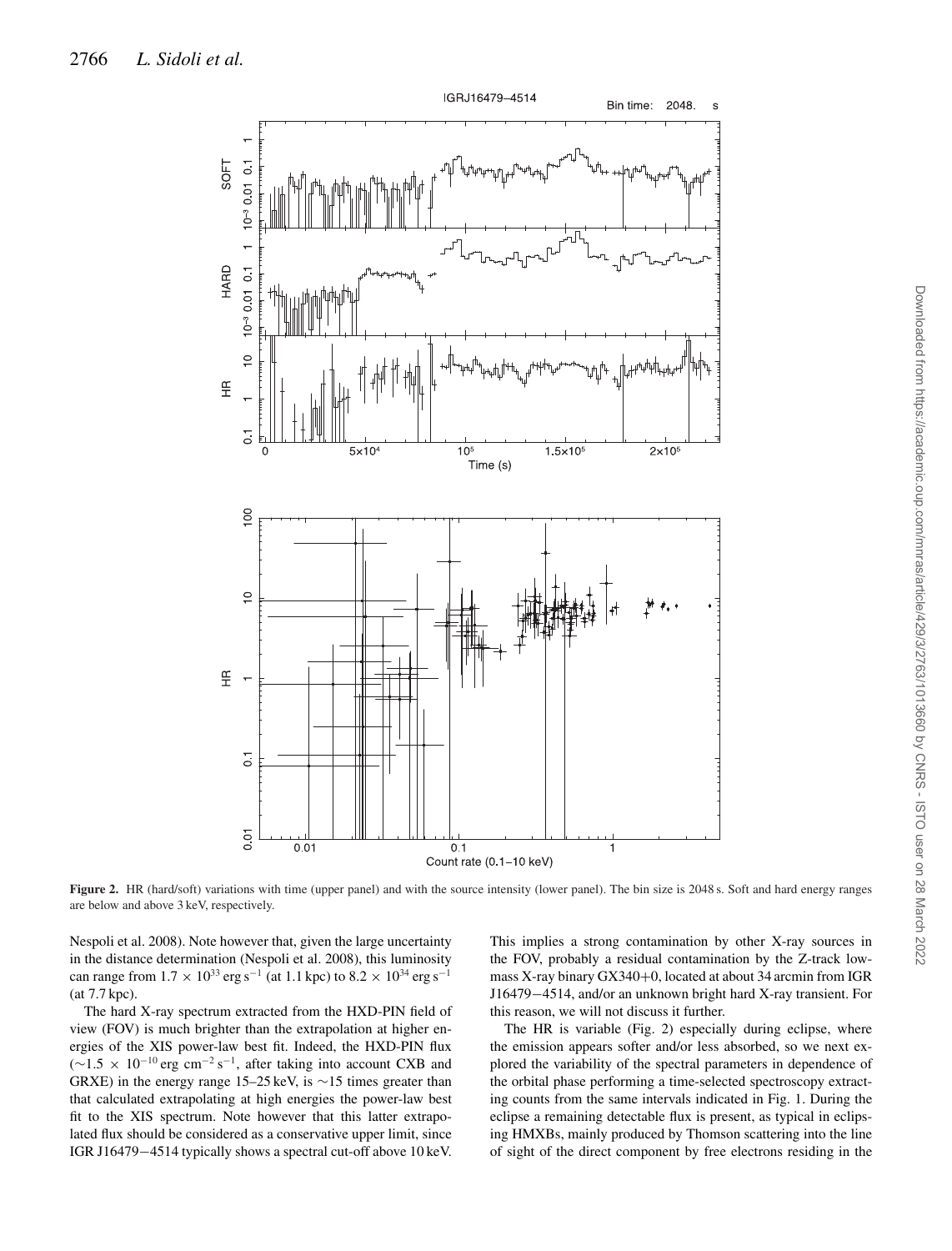

**Figure 3.** Double ramp-and-step function fitting the initial part of the XIS light curve. The four times discussed in the Section 3.1 are indicated.



**Figure 4.** XIS spectrum extracted from the whole *Suzaku* observation. Count spectrum is shown (upper panel), together with the residuals (in units of standard deviations) of the data to the absorbed power-law model (see Table 1, first column, for the spectral parameters). Lower panel shows the photon spectrum, graphically rebinned to better show the residuals around 6.4 keV.

supergiant wind (Haberl 1991). We fit the spectra with an absorbed power-law model, resulting in a less absorbed and softer spectrum during the eclipse compared to the other time intervals (Table 2). The absorption during the eclipse is consistent with the interstellar

**Table 1.** Spectral results of the time-averaged spectrum from the Suzaku/XIS observation.  $\Gamma$  is the power-law photon index. A Gaussian line is required at ∼6.4 keV (see Fig. 4). Flux is in the 1–10 keV energy range in units of 10−<sup>11</sup> erg cm−<sup>2</sup> s−<sup>1</sup> and is corrected for the absorption, *N*<sup>H</sup> (in units of  $10^{22}$  cm<sup>-2</sup>). The flux of the iron line,  $F_{\text{line}}$ , is in units of  $10^{-6}$  ph  $\text{cm}^{-2} \text{ s}^{-1}$ . *L*<sub>X</sub> is the X-ray luminosity (1–10 keV), in units of 10<sup>34</sup> erg s<sup>−1</sup> for an assumed distance of 2.8 kpc.

| Parameter               | Power law       | Power law $+$ Gaussian line |  |  |  |
|-------------------------|-----------------|-----------------------------|--|--|--|
| $N_{\rm H}$             | $9.5 \pm 0.3$   | $9.5 \pm 0.3$               |  |  |  |
| Г                       | $1.33 \pm 0.04$ | $1.35 \pm 0.04$             |  |  |  |
| F <sub>line</sub>       |                 | $7.4 \pm 1.5$               |  |  |  |
| $EW$ (eV)               |                 | $70 \pm 10$                 |  |  |  |
| $E_{\text{line}}$ (keV) |                 | $6.37 \pm 0.03$             |  |  |  |
| Unabs. Flux             | 1.16            | 1.16                        |  |  |  |
| $L_X$                   | 1.09            | 1.09                        |  |  |  |
| $\chi_v^2$ /dof         | 1.018/2172      | 0.991/2169                  |  |  |  |
|                         |                 |                             |  |  |  |

reddening observed to the optical counterpart (Nespoli et al. 2008), while that measured outside the eclipse is significantly higher, and consistent, within the uncertainties, with being constant, at about  $N_{\rm H} \sim 10^{23} \text{ cm}^{-2}$ . The X-ray emission is harder when the source is brighter (X-ray flares), a typical behaviour observed in SFXTs and in accreting pulsars.

We next added a narrow Gaussian line to the single power-law model, resulting in the parameters reported in Table 2 and shown in Fig.5. The resulting continuum power-law parameters are fully compatible, within the uncertainties, with those derived without the Gaussian line, so we do not report them again in Table 2. The energy of the narrow line indicates  $K\alpha$  emission from neutral (or almost neutral) iron. Its equivalent width (EW) has been calculated with respect to the power-law continuum, and its large value during the eclipse is due to the fact that it has been calculated with respect to the scattered component. The direct eclipsed X-ray emission is unknown, given the large source variability. The intensity of the fluorescence Fe K $\alpha$  line is correlated with the unabsorbed hard X-ray flux (above 7 keV), at least outside the eclipse (Fig. 6).

Finally, we adopted a power-law model together with a Gaussian line, but now fixing the power-law photon index to 1.35, the value obtained from the average spectrum. The fits are acceptable and the resulting values of the absorbing column density show now some variability, again with the less absorbed spectrum seen during the eclipse. More complex models are not required by the count statistics of the data and result in unconstrained spectral parameters.

### **4 DISCUSSION**

The long *Suzaku* observation we have reported on here, allows us to investigate the properties of an SFXT as continuously as possible within one single orbital cycle for the first time. This has been made possible by the short orbital period of IGR J16479−4514 which is the SFXT with the shortest orbit known to date. The X-ray source shines with an average low luminosity  $L_X \sim 10^{34}$  erg s<sup>-1</sup>, (if a distance of 2.8 kpc is assumed) and no bright flares (exceeding  $L_X \sim$  $10^{36}$  erg s<sup>-1</sup>) have been caught during this observation. Nevertheless, a high-amplitude variability is observed, spanning more than two orders of magnitude (including the X-ray eclipse). The absence of signatures from highly ionizing illuminating continuum further confirms a low source X-ray luminosity.

We can distinguish several types of variability on different timescales, especially evident in the energy range 3–10 keV. On long time-scales of tens of ks, we observe three main intensity states: the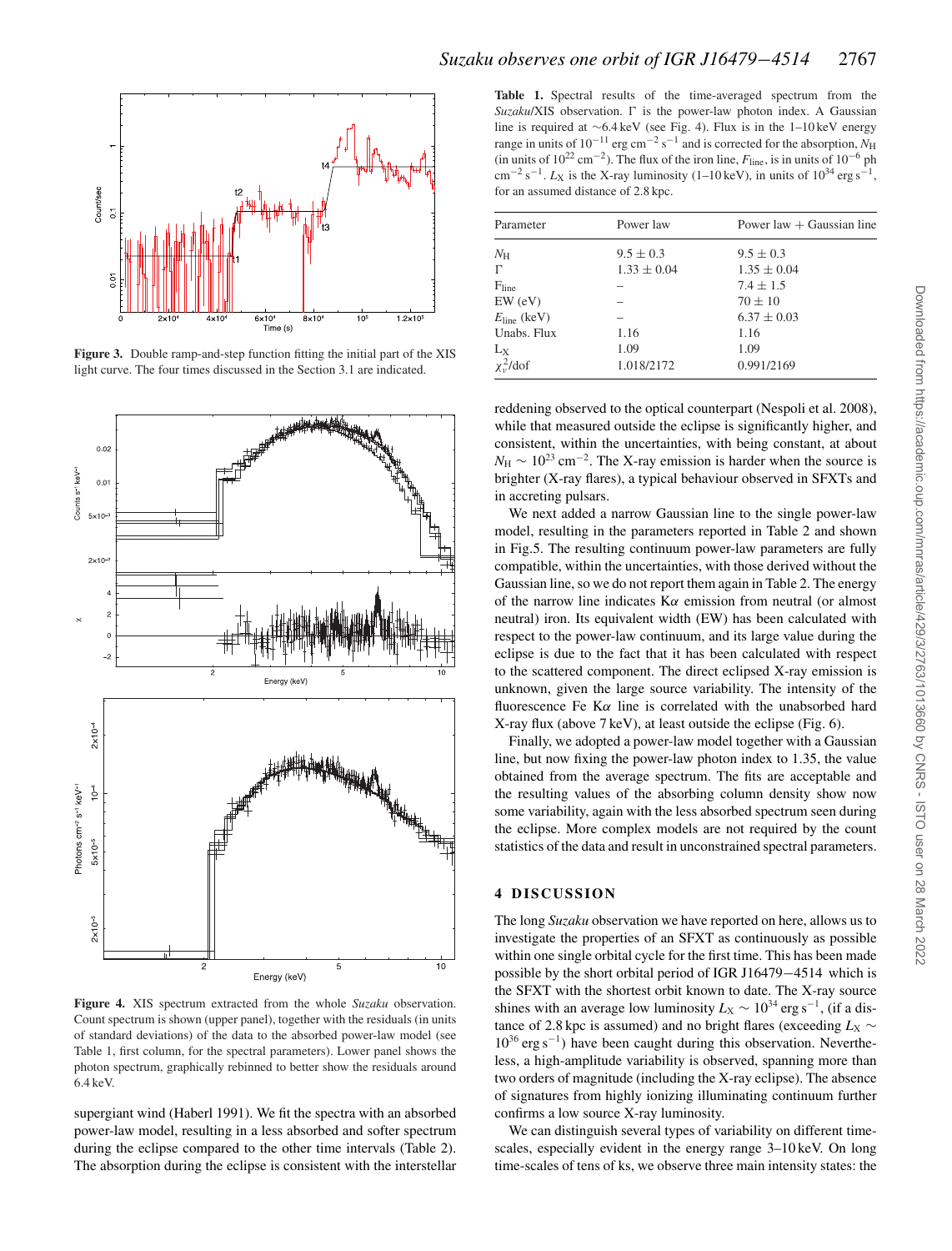## 2768 *L. Sidoli et al.*

**Table 2.** *Suzaku*/XIS results of the time-selected spectroscopy (numbers mark the same time intervals as displayed in Fig. 1) with an absorbed power-law model. Fluxes are in units of  $10^{-11}$  erg cm<sup>-2</sup> s<sup>-1</sup>. Both observed (not corrected for the absorption) and unabsorbed (corrected for the absorption) fluxes are reported. *L*<sub>X</sub> is the X-ray luminosity (1–10 keV), in units of 10<sup>34</sup> erg s<sup>−1</sup>, for an assumed distance of 2.8 kpc. The absorbing column density,  $N_{\rm H}$ , is in units of 10<sup>22</sup> cm<sup>-2</sup>.

|                                                                                                                                                                         |                                                                                                    | 2                                                                                 | 3                                                                                 | 4                                                                                | 5                                                                               | 6                                                                               | 7                                                                                 | 8                                                                               |
|-------------------------------------------------------------------------------------------------------------------------------------------------------------------------|----------------------------------------------------------------------------------------------------|-----------------------------------------------------------------------------------|-----------------------------------------------------------------------------------|----------------------------------------------------------------------------------|---------------------------------------------------------------------------------|---------------------------------------------------------------------------------|-----------------------------------------------------------------------------------|---------------------------------------------------------------------------------|
| Power-law                                                                                                                                                               |                                                                                                    |                                                                                   |                                                                                   |                                                                                  |                                                                                 |                                                                                 |                                                                                   |                                                                                 |
| $N_{\rm H}$<br>$\Gamma$<br>Obs. Flux $(1-10 \text{ keV})$<br>Unabs. Flux $(1-10 \,\text{keV})$<br>$L_{\rm X}$<br>$\chi_v^2$ /dof                                        | $4.6^{+3.4}_{-2.1}$<br>$3.1^{+1.5}_{-1.0}$<br>0.014<br>0.045<br>0.042<br>1.672/48                  | $8.5^{+2.6}_{-2.1}$<br>$1.46^{+0.35}_{-0.32}$<br>0.13<br>0.22<br>0.21<br>1.047/64 | $9.9^{+1.9}_{-1.6}$<br>$1.07^{+0.22}_{-0.21}$<br>1.23<br>1.9<br>1.8<br>0.836/88   | $10.6^{+1.1}_{-1.0}$<br>$1.16^{+0.13}_{-0.13}$<br>2.9<br>4.7<br>4.4<br>1.092/227 | $9.8^{+0.7}_{-0.7}$<br>$1.42^{+0.09}_{-0.09}$<br>0.7<br>1.2<br>1.1<br>0.922/634 | $9.9^{+0.8}_{-0.7}$<br>$1.28^{+0.10}_{-0.09}$<br>3.6<br>5.9<br>5.5<br>1.001/435 | $9.9^{+0.7}_{-0.6}$<br>$1.21_{-0.08}^{+0.09}$<br>4.2<br>6.8<br>6.4<br>0.887/518   | $9.8^{+0.7}_{-0.6}$<br>$1.49^{+0.08}_{-0.08}$<br>0.6<br>1.1<br>1.0<br>1.130/656 |
| Power-law $+$ Gaussian line                                                                                                                                             |                                                                                                    |                                                                                   |                                                                                   |                                                                                  |                                                                                 |                                                                                 |                                                                                   |                                                                                 |
| $F_{\text{line}}$ (10 <sup>-5</sup> ph cm <sup>-2</sup> s <sup>-1</sup> )<br>$EW$ (eV)<br>$E_{\text{line}}$ (keV)<br>$\chi^2$ /dof<br>Unabs. Flux $(7-10 \,\text{keV})$ | $0.32_{-0.19}^{+0.22}$<br>$5500^{+4500}_{-3700}$ a<br>$6.57^{+0.22}_{-0.26}$<br>1.576/45<br>0.0009 | $0.57 \pm 0.27$<br>$280 \pm 160$<br>$6.33 \pm 0.20$<br>0.934/61<br>0.05           | $2.7^{+1.5}_{-1.5}$<br>$130 \pm 80$<br>$6.41^{+0.08}_{-0.07}$<br>0.771/85<br>0.60 | ${<}1.9$<br>$<$ 40<br>$6.4$ (fixed)<br>1.097/226<br>1.40                         | $0.65^{+0.34}_{-0.34}$<br>$60 \pm 30$<br>$6.38 \pm 0.06$<br>0.910/631<br>0.30   | $4.9^{+2.5}_{-2.1}$<br>$80 \pm 40$<br>$6.34 \pm 0.06$<br>0.973/432<br>1.63      | $5.4^{+2.2}_{-2.2}$<br>$80 \pm 30$<br>$6.37^{+0.04}_{-0.05}$<br>0.861/515<br>1.97 | $0.54^{+0.27}_{-0.27}$<br>$50 \pm 30$<br>$6.32 \pm 0.09$<br>1.118/653<br>0.26   |
| Power-law $+$ Gaussian line                                                                                                                                             |                                                                                                    |                                                                                   |                                                                                   |                                                                                  |                                                                                 |                                                                                 |                                                                                   |                                                                                 |
| $N_{\rm H}$<br>$\Gamma$<br>$\chi_v^2$ /dof                                                                                                                              | $1.3^{+0.6}_{-0.5}$<br>1.35 fixed<br>1.920/46                                                      | $7.3^{+1.3}_{-1.1}$<br>1.35 fixed<br>0.923/62                                     | $12 \pm 1$<br>1.35 fixed<br>0.799/86                                              | $11.9 \pm 0.6$<br>$1.35$ fixed<br>1.118/227                                      | $9.2 \pm 0.3$<br>$1.35$ fixed<br>0.913/632                                      | $10.2 \pm 0.4$<br>$1.35$ fixed<br>0.963/433                                     | $10.6 \pm 0.4$<br>$1.35$ fixed<br>0.870/516                                       | $8.8 \pm 0.2$<br>$1.35$ fixed<br>1.132/654                                      |

*<sup>a</sup>*The large EW during eclipse is calculated with respect to the scattered power-law continuum.

end of the eclipse by the supergiant companion (which we covered for about 46 ks), a transition phase to the uneclipsed emission (time interval n. 2 in Fig. 1, lasting 38 ks) and the intraflare low-luminosity emission which covers most of the remaining orbit (40 per cent), lasting around 110 ks (time intervals n. 5 and n. 8).

X-ray flares with different durations are present: two main lowluminosity flares, lasting 10–15 ks, with a complex and structured shape, punctuate the orbit, reaching peak luminosities of 4.4 and  $6.4 \times 10^{34}$  erg s<sup>-1</sup> (at 2.8 kpc), separated by about 0.2 in orbital phase. Their 0.2–10 keV spectra are harder than the intraflare X-ray emission, as usually observed in SFXTs and accreting pulsars. Even in the part of the orbit in-between the two main low-luminosity flares, the source exhibits a large intensity variability on time-scale of 1000 s. This low-luminosity flaring activity had already been unveiled in SFXTs (and in IGR J16479−4514) thanks to *Swift*/XRT long-term monitoring observations (Sidoli et al. 2008).

In the softer light curve, the X-ray eclipse appears longer and there is no evidence for the presence of the transition phase (time interval n. 2) clearly present in the hard light curve. Thus, the eclipse egress appears to be energy dependent. This behaviour is similar to that reported by Jain et al. (2009) from the shape of the IGR J16479−4514 folded light curves observed with *RXTE* and with *Swift*/BAT, where the X-ray eclipse seems more evident at higher energies and with sharper transitions. There is also a similarity of the IGR J16479−4514 temporal variability near eclipse egress with what has been observed in the HMXB 4U1700−37 (van der Meer et al. 2005 and references therein), showing a variable eclipse duration and a similar egress phase. The long duration (38 ks) of this phase roughly corresponds to a region as large as the companion radius (although a precise determination of both the donor radius and of the system inclination is lacking), probing the innermost structure of the supergiant wind.

On shorter time-scales of around 1000 s we observe two sharp transitions, indicated in Fig. 3 by the four contacts  $t_i$ : (1) from the eclipse to time interval n. 2, which shows an intermediate level between the eclipse remaining flux and the uneclipsed flux and (2) from time interval n. 2 to the first flare. Given that the compact object is point-like with respect to the supergiant companion, the first short transition likely probes the transition out off behind the stellar atmosphere, which, assuming an orbital velocity of a few hundreds km s<sup>-1</sup>, results in a linear size of around a few  $10^{10}$  cm. The second sharp transition is interestingly coincident with the rising phase to the first X-ray flare, suggesting a possible physical connection (see the discussion below).

An iron line is detected along the orbit, with a line energy of 6.4 keV, indicative of neutral iron or an ionization state lower than Fe XVIII (Kallman & McCray 1982). A correlation is observed between the iron fluorescent line flux and the illuminating unabsorbed flux above 7 keV, as expected (Inoue 1985) outside the eclipse (Fig. 6). The line flux observed during eclipse does not show evidence for a reduction, within the large uncertainties, with respect to the value detected during the intraflare emission, so most of the fluorescing matter is located far away from the compact object. Note that we calculate the EW of the line with respect to a single power-law continuum. If the fluorescing matter is optically thin to the illuminating continuum, the luminosity of the iron  $K\alpha$  line depends on the spectrum and X-ray luminosity of the central source, on the covering fraction of the illuminated matter and iron abundance (e.g. Sako et al. 1999). Given the large uncertainties on the EW (especially huge during the eclipse phase) and the variability of the covering factor along the orbital phase, also considering the likely presence of different large-scale structures in the supergiant wind which can be obvious, although unknown, sites of fluorescing material, it is not possible to gain further constraints on the properties of the reprocessing wind (also the supergiant surface becomes a reprocessor only visible at certain orbital phases).

Considering the spectroscopy, a more physical description of the X-ray spectrum in an eclipsing HMXB involves the presence of two power-law continua, accounting for the direct and scattered component with the latter produced by Thomson scattering by free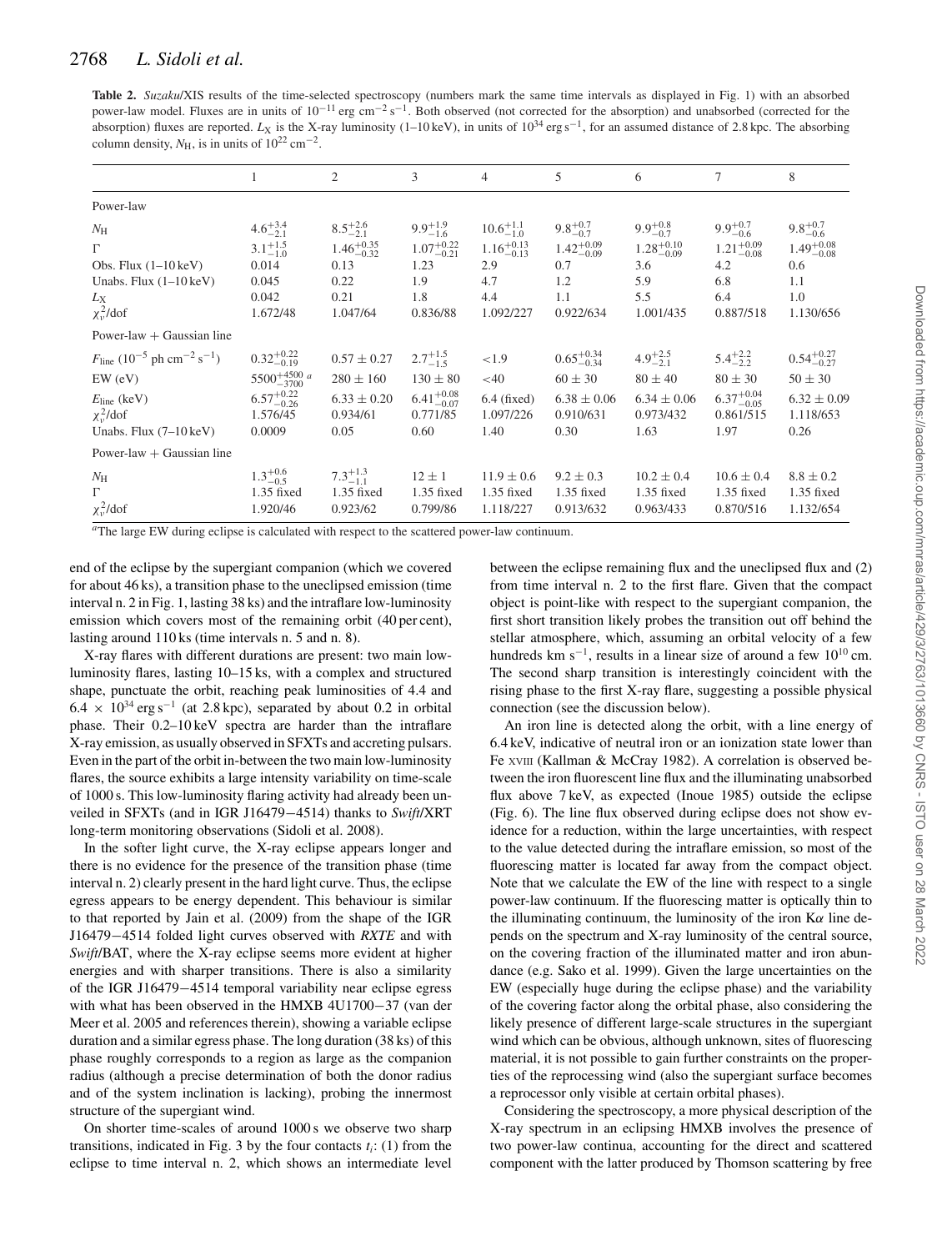

**Figure 5.** Variability of the best-fitting spectral parameters adopting an absorbed power-law model together with a Gaussian line at 6.4 keV (see Table 2). The observed (not corrected for the absorption) flux is in the energy range 1–10 keV and in units of erg cm<sup>-2</sup> s<sup>-1</sup>. The flux of the iron line is in units of photons cm−<sup>2</sup> s−1. The orbital phase is indicated in the upper *x*-axis (see the text).

electron in the companion wind and/or on the supergiant surface (Haberl 1991). Both the direct and the scattered components should have the same spectral slope, since Thomson scattering is energy independent. This implies that the only way to disentangle these two components is the different absorptions, the scattered component being less absorbed than the direct one. During the X-ray eclipse, where the direct component is unseen, the X-ray emission should only be due to scattering. Indeed, fitting this spectrum with a power law with a photon index fixed at the average slope of  $\Gamma = 1.35$ , the eclipse shows the lowest absorption, consistent with the interstellar value (Nespoli et al. 2008). Unfortunately, given the high absorption

(local and interstellar) and the low statistics, we could not find better constraints to the spectral parameters adopting more complex models.

Also the egress X-ray emission (n. 2) in IGR J16479−4514 is likely dominated by the scattered component, given the high EW of the iron line compared to that measured during the out-of-eclipse emission (time intervals from n. 3 to n. 8). A possibility is that most of the direct X-ray emission in this orbital region is blocked by a large-scale wind structure, as that invoked to explain the periodically recurrent outbursts in the SFXT IGR J11215−5952 (Sidoli et al. 2007), or by dense shells or other kind of inhomogeneities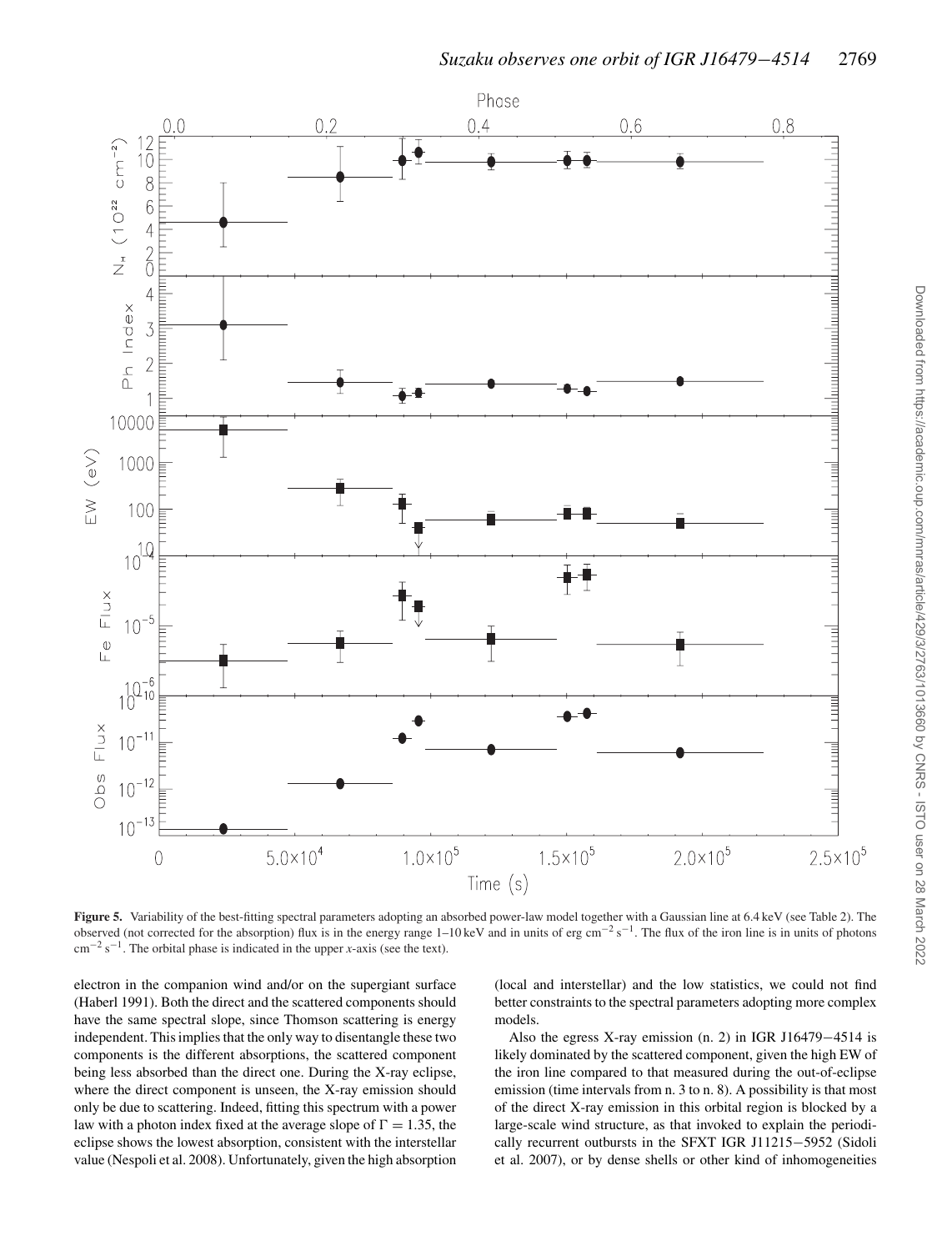

**Figure 6.** Fe K $\alpha$  emission line flux versus the flux in the energy range 7–10 keV, corrected for the absorption.

present in hot massive stars winds (see, e.g., Oskinova, Feldmeier & Kretschmar 2012 or Lobel & Blomme 2008). This implies that most of the X-ray emission in this time interval is scattered X-ray emission, which is less absorbed because mainly produced by less dense wind material located off the orbital plane and farther away from the companion star. This could explain why the observed column density in time interval n. 2 is not larger than in the remaining (fully out-of-eclipse) part of the orbit.

The likely presence of large-scale structures in the supergiant wind is also suggested by the orbital phase of the first flare, which is compatible (within the uncertainties; see Section 3.1) with the location along the orbit of other bright flares observed in the past in IGR J16479−4514 ( $\phi \sim 0.36$ ; Bozzo et al. 2009). This suggests that the flares are triggered by a higher accretion rate during the passage inside a phase-locked denser wind component, like the one predicted by Sidoli et al. (2007). This seems to be also indicated by the fact that, interestingly, the egress X-ray emission (n. 2) ends with the sharp transition to the first X-ray flare (see Section 3.1). If this explanation is correct, after the first flare, the compact object lies in-between the observer and the dense wind structure, with the direct X-ray emission finally dominating the observed X-rays along the remaining part of the orbit.

The second flare, spaced by about 0.2 in phase, could be reconciled by the crossing of a similar wind component, if the orbit is eccentric (as in the light curves simulated by Ducci et al. 2009), or by the compact object approaching the periastron passage. Unfortunately, we lack any information about the other orbital parameters (e.g. eccentricity) to be able to confirm this hypothesis.

The absorbing column density is always in excess of the interstellar reddening and does not show evidence for variability along the orbit (if also the slope of the power law is maintained free), except that during the eclipse. On the other hand, if the power-law slope is fixed to the value of the average spectrum ( $\Gamma = 1.35$ ), variability is present, with more absorption during the low-luminosity flares.

The only known orbital parameter is the period of 3.32 d. We did not observe the eclipse ingress, so we cannot constrain the companion radius,  $R_{opt}$ . On the other hand,  $R_{opt}$  can be estimated from the supergiant spectral type and requiring that the star does not overflow its Roche lobe. The spectral type of the supergiant (O8.5I or O9.5I) suggests a mass in the range  $M_{\text{opt}} = 30-34 \text{ M}_{\odot}$  and a radius of 22–23 R<sub> $\odot$ </sub> (Martins, Schaerer & Hillier 2005). A further

constraint on the stellar size comes from the fact that the companion should not overlflow its Roche lobe radius (Eggleton 1983). This suggests a donor mass around  $M_{\text{opt}} = 35 \text{ M}_{\odot}$  and a stellar radius  $R_{opt} = 20 R_{\odot}$ . Adopting these values, the orbital period translates into an orbital separation of about  $2.2 \times 10^{12}$  cm.

We can use the X-ray eclipse to probe the supergiant properties, as follows (see, e.g., Lewis et al. 1992). The average total intensity during the eclipse is about 5 per cent of the out-of-eclipse, intraflare X-ray intensity, so the wind density can be obtained as  $n_w = 0.05/(a\sigma_T)$ , where  $\sigma_T$  is the Thomson scattering cross-section and *a* is the orbital separation, which we assume as the characteristic path length through the system. This results in a wind density at the orbital separation,  $\rho_w(a)$ , of  $7 \times 10^{-14}$  g cm<sup>-3</sup>. The mass continuity equation can be used to derive the ratio between the wind massloss rate and the terminal velocity, as  $\dot{M}_w/v_\infty = 4 \pi a(a - R_{opt})$  $\rho_w(a)$ , assuming a spherical geometry for the outflowing wind and a velocity gradient for the wind velocity,  $\beta$ , of 1 (Castor, Abbott & Klein 1975). This results in a ratio  $\dot{M}_w/v_\infty = 7 \times 10^{-17}$  M<sub>(</sub> $\Omega$ ) km<sup>-1</sup>. For terminal velocities in the range  $500-3000$  km s<sup>-1</sup>, the mass-loss rate is in the range  $\dot{M}_w = 1-7 \times 10^{-6}$  M<sub>O</sub> yr<sup>-1</sup>. Assuming direct accretion from the wind, the accretion rate can be estimated as  $\dot{M}_{\text{acc}} = (\pi R_{\text{acc}}^2 / 4\pi a^2) \cdot \dot{M}_{w}$ , where  $R_{\text{acc}}$  is the accretion radius. This accretion rate translates into an X-ray luminosity  $L_X = 3-15 \times$  $10^{36}$  erg s<sup>-1</sup> for the range of parameters estimated before, which is two orders of magnitude greater than that we observe.

Given the high wind density we have calculated, it is unlikely that the low luminosity in IGR J16479−4514 is due to the direct wind accretion. Our findings seems to agree with the recent results by Oskinova et al. (2012), who have demonstrated that simple Bondi– Hoyle accretion from a clumpy wind overpredicts the observed X-ray variability in HMXBs. This suggests the presence of some mechanism able to damp the strong X-ray variations implied by the structured supergiant winds (Oskinova et al. 2012). This can be due to the details (still poorly known) of the interaction of the accretion flow with the shocks in the accretion wake, leading, for example, to a transitional case of accretion regime, intermediate between Roche lobe overflow and direct accretion (as originally proposed for the SFXT IGR J16418−4532, given its short orbital period (Sidoli et al. 2012), which displays a similar X-ray intensity variability).

The role of the magnetospheric surface in reducing the accretion rate on to the NS in SFXTs have been studied by several authors (Bozzo, Falanga & Stella 2008a; Ducci et al. 2010; Shakura et al. 2012). Bozzo et al. (2008a) have invoked magnetar-like NS with slow pulsations, to halt the accretion most of the time and allow only a residual flow of matter (producing  $\sim 10^{34}$  erg s<sup>-1</sup>) by means of Kelvin–Helmholtz instability. Shakura, Postnov & Hjalmarsdotter (2013) have proposed that the low X-ray luminosity state ( $\sim$ 10<sup>34</sup> erg s<sup>-1</sup>) sometimes observed in persistent accreting pulsars and in SFXTs could be due to subsonic quasi-spherical accretion on to slowly rotating pulsars, where the accretion of matter is mediated by a quasi-static shell above the NS magnetosphere. In this case, the accretion rate from the quasi-static shell depends on the ability of the plasma to enter the magnetosphere by means of plasma cooling. These authors suggest that transitions between low-luminosity states to bright flaring activity in SFXTs could be due to transitions between two different regimes of plasma cooling: from thermal plasma cooling to Compton cooling-dominated regime. Unfortunately, none of these models can be confirmed to date, since both the pulsation period and the magnetic field in IGR J16479−4514 (and in most of SFXTs) are unknown.